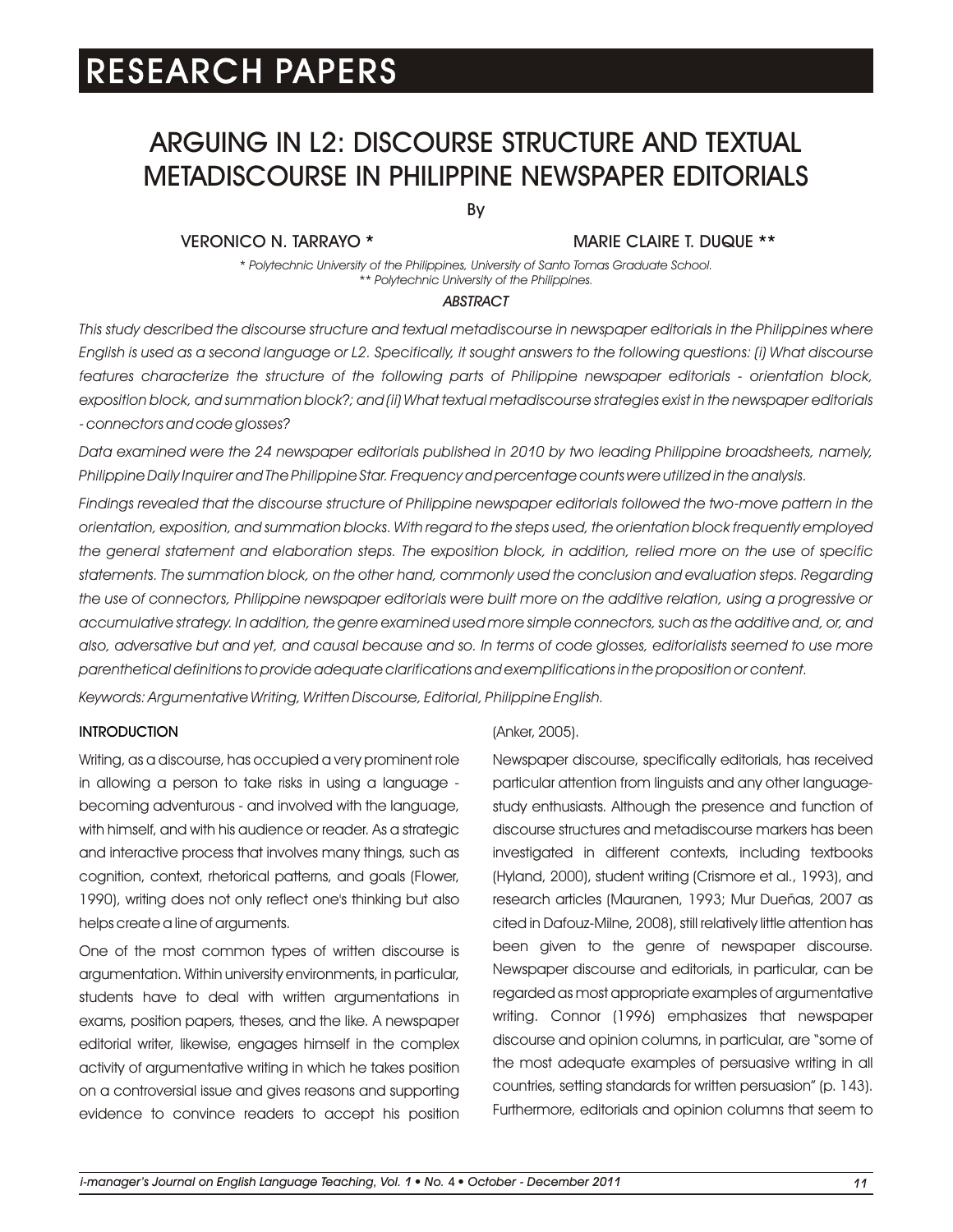target a wide audience serve to acquire and reinforce much of the readers' knowledge and beliefs. They, likewise, deal with topics that are "considered to be of particular societal importance at the time of publication" (Le, 2004, p. 688).

With newspaper editorials as corpus, Reynolds (1993 as cited in Dayag, 2004) looked into the speech acts performed in three languages, namely, American English, Egyptian Arabic, and Egyptian English. Using Searle's (1979) Speech Act Theory, the research ascertained pragmatic features unique to each language as reflected by the frequency of use in each language of representatives, declarations, commissives, expressives, and directives.

In 2009, Dayag in his study "Global structures in newspaper editorials in Asian Englishes" revealed that newspaper editorials in Singaporean English and Philippine English (both are Outer Circle Asian Englishes) follow a predictable organizational pattern, i.e., Claim-Counterclaim pattern. On the other hand, Indian English editorials seem to be less predictable but lean more closely to the Claim-Counterclaim structure instead of the Problem-Solution framework. Moreover, among the Expanding Circle Asian Englishes, Korean English tends to adopt the Problem-Solution pattern while Japanese English tends to prefer the Claim-Counterclaim framework. Chinese English seems to be partial to a pattern consisting of a series of claims. In general, newspaper editorials in both Outer and Expanding Circle Asian Englishes appear to favor a direct and deductive strategy in organizing information, as manifested by an opening statement or paragraph that summarizes the position or stand of the writer on the issue in question, followed by exemplifications, explanations, and the like.

In order to convince, newspaper editorial writers have to present the propositional material in a form that potentially convinces and magnetizes the audience. In addition, they need to create a reliable persona and develop an appropriate attitude toward their readers and the claims or arguments they present. Thus, in constructing the textual persona, meta-discourse plays a critical role.

Metadiscourse, a self-reflective linguistic expression, refers to the evolving text, to the writer, and to the imagined readers of the text. It is anchored on a view that writing is a social engagement that reveals the ways writers project themselves into their discourse to signal their attitudes and commitments (Hyland, 2004). In a similar vein, metadiscourse is defined as a discourse that goes beyond and above the actual content of the basic propositions presented, indicating to readers how they may organize, classify, evaluate, and react (Kopple, 1985 as cited in Abdi et al., 2009) to information presented in the text.

One study that looked into the textual metadiscourse in newspaper editorials was Dayag's (2009). Using Kopple's (1988 as cited in Kumpf, 2000) textual metadiscourse framework, the study investigated the use of connectors and code glosses. Dayag found that among adversative connectors, *but* was the most preferred linker in newspaper editorials in the Asian Englishes, followed by *however* and *yet*. Among causal connectors, *because* was the most preferred, followed by *since*, *thus*, and *therefore*. Further, significant differences in the use of connectors were observed across the six varieties of Asian Englishes. In terms of code glosses, significant differences were noted in the six varieties of Asian Englishes. Parenthetical definitions registered the highest frequency among the types of code glosses.

In this paper, the researchers describe the discourse structure and textual metadiscourse in newspaper editorials in the Philippines where English is used as a second language or L2. Specifically, the study attempts to answer the following questions:

What discourse features characterize the structure of l the following parts of Philippine newspaper editorials?

- orientation block
- exposition block
- summation block l

What textual metadiscourse strategies exist in the l newspaper editorials?

- connectors
- code glosses l
- 1.1 Frameworks of the Study

*1.1.1 Ho's Model of a Possible Discourse Structure for a General Paper (GP) Essay*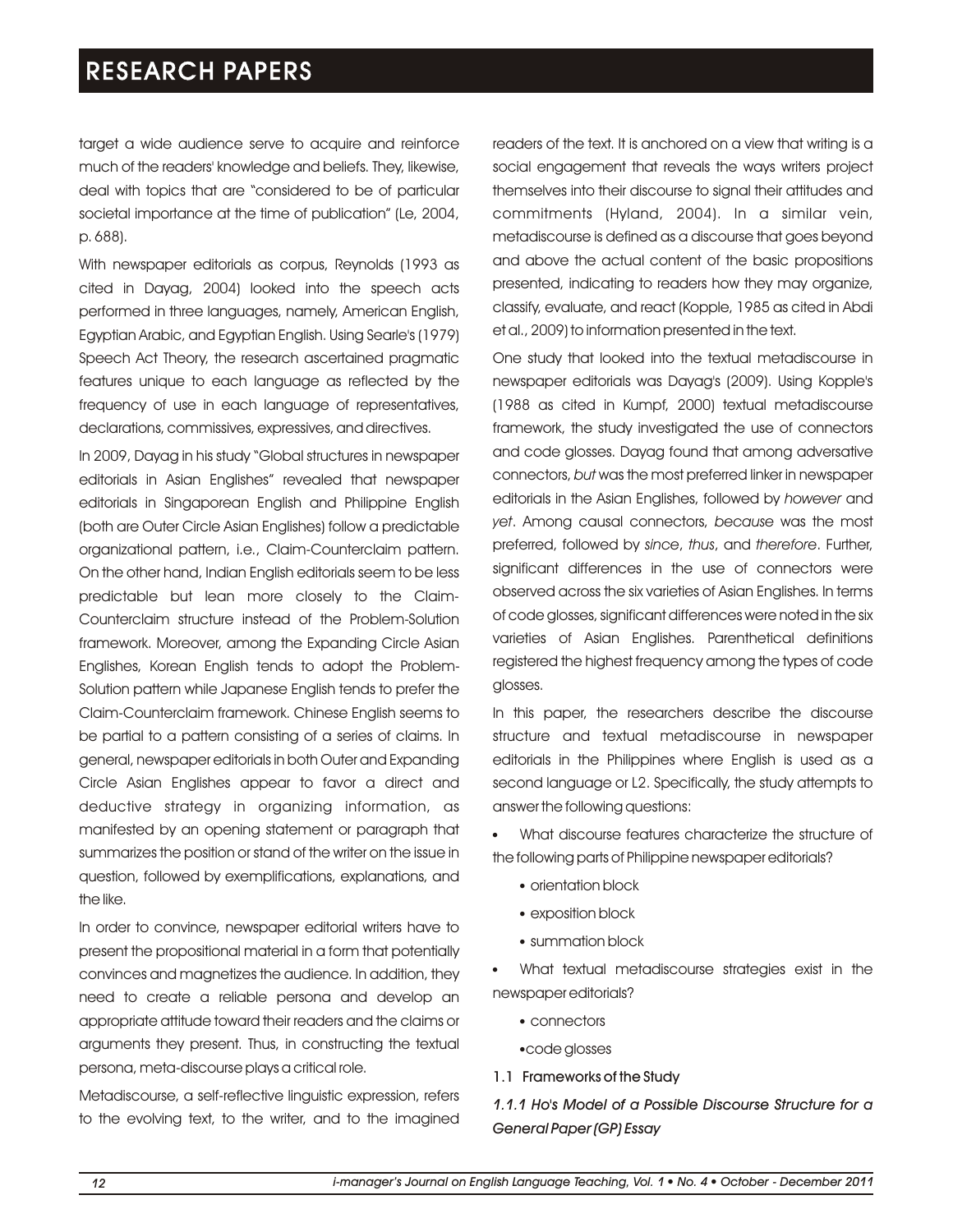In her analysis of the discourse features in students' argumentative writing, Ho (2004) identified the common features and patterns of organization that characterize the General Paper (GP) essay. She determined three blocks, namely, Orientation, Exposition, and Summation; each of these blocks consists of specific moves and sequences of steps. Ho theorized that the discourse structure of a typical GP essay may be represented by the following model (Figure 1).

According to Ho, the Orientation Block serves the function of "mapping" or "signposting" for the reader by explaining the thesis of the essay - what the writer is going to do, and how the structure of the essay will be laid out. As shown in the diagram, the Orientation Block comprises moves that enable writers and readers to "feel their way around the topic." This is followed by moves that focus on a specific area for discussion, labeled as Focusing.

The second block, termed Exposition, through a basic pattern of two moves (Inquiry and Response), develops the writer's main ideas in the essay. This basic two-move pattern





is realized in different forms, namely, Statement of a claim/Counterclaim, Problem-Raising/Resolving problem, and Gap-Raising/Gap filler. The Exposition Block, according to Ho, is less predictable than the Orientation and Summation blocks in terms of its length and number of sequence of moves and steps.

Ho claims that the closing block, Summation, is made up of moves that serve to "round off" the essay where the main points or key concerns raised in the essay are summarized (Rounding Off) and/or where the writer's main stand or "thesis" is reiterated (Final stance), paralleling what was stated in the Orientation block.

As shown in the model, each block is seen to be made up of moves. According to Dudley-Evans, moves are "parts which occur in a predictable order" (as cited in Ho, 2004). McKinlay defines a move as "a semantic unit which is related to the writer's purpose" (as cited in Ho, 2004). Ho explains that each move is motivated and characterized by a specific purpose and has a particular pragmatic function in the overall rhetorical organization of the discourse. She concludes that a move is a pragmatic, not a syntactic unit.

Finally, the model of Ho shows that each move, in turn, comprises a number of steps. Citing Swales and Tirkkonen-Condit, Ho (2004) stresses that the submoves or steps making up the moves can be described in terms of interactional roles that correspond to speech acts. The following terms were adopted by Ho to describe the steps in her model (see Appendix A for their definitions): General statement, Specific statement, Definition, Situation, Problem, Justification, Elaboration, Exemplification, Evaluation, Solution, Reformulation, Conclusion, and Metastatement.

# *1.1.2 Metadiscourse*

Metadiscourse is writing about writing. In his 2004 article, Hyland refers to metadiscourse as "the linguistic devices writers employ to shape their arguments to the needs and expectations of their target readers" (p. 134). It also includes a varied array of features that help relate a text to its context by assisting readers to connect, organize, and interpret materials in a way preferred by the writer and with regard to the understandings and values of a specific discourse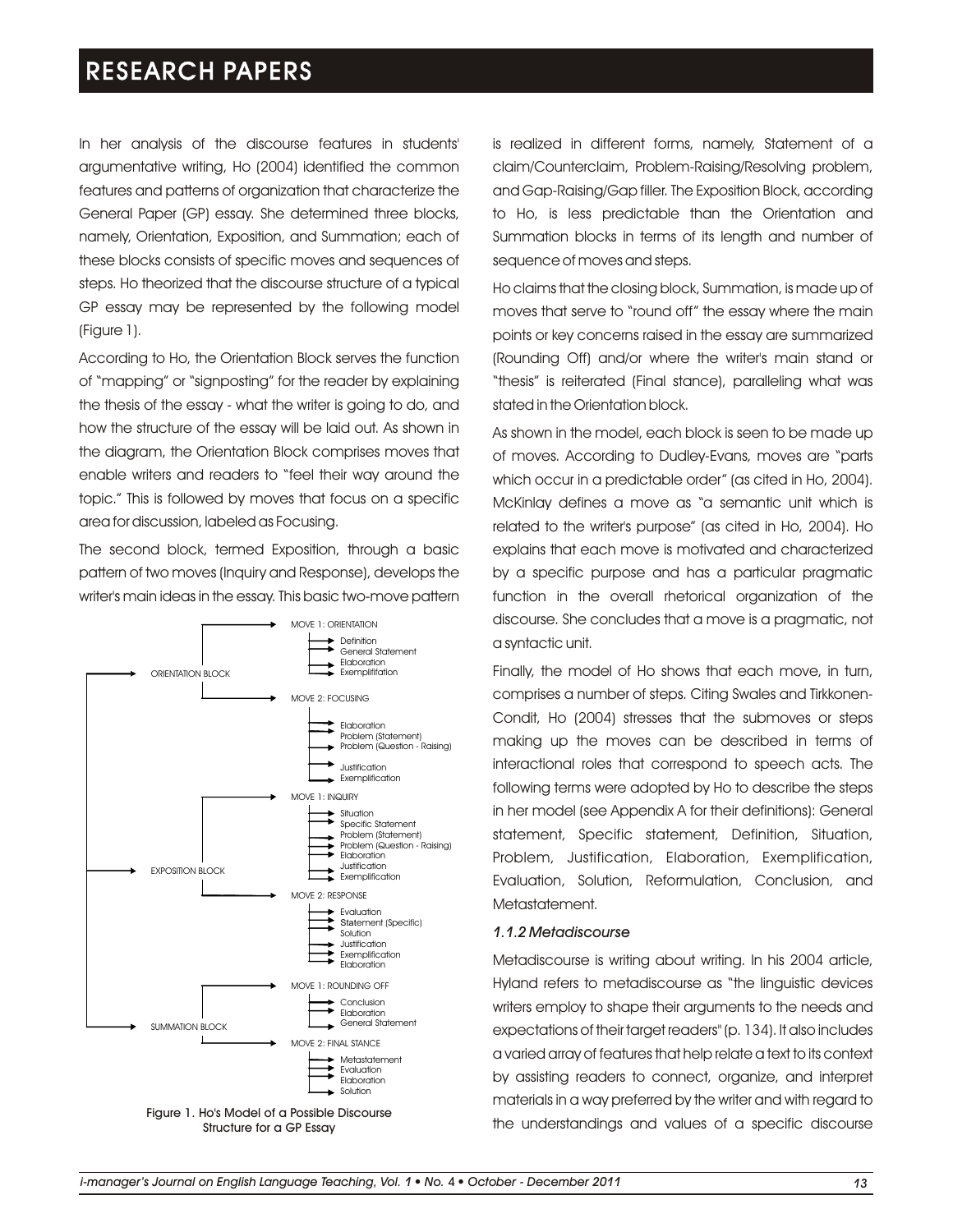#### community (Hyland, 1998).

For some decades ago, a number of taxonomies on metadiscourse markers have been proposed. Most of these classifications organize the linguistic units under textual and interpersonal metadiscourse, e.g., Vande Kopple (1988 as cited in Dayag, 2009) and Ken Hyland (1998 as cited in Dayag, 2009). The first one, textual metadiscourse, is central to the present study. It includes words writers use to strengthen cohesion (connectives) and define unfamiliar words (code glosses) (Kopple as cited in Kumpf, 2000). Kopple further explains that items in this textual category fulfill an "enabling function, that of creating text, which is language in operation as distinct from strings of words or isolated sentences and clauses" ("Metadiscourse"; p. 242 as cited in Kumpf, 2000). Connectors reveal organization and intertextuality (e.g., first, next, however). Code glosses, on the other hand, include parenthetical definitions and discourse markers, like *such as*, *like*, *for example/instance*, and *in other words*. They all aim at clarifying a term or exemplifying a point raised by the writer. Thus, the omission of these markers make the text more difficult to read and less cohesive.

# *1.1.2.1 Halliday and Hasan's (1976) Categorization of Conjunctions Based on Cohesive Relations*

Cohesion is defined as the set of linguistic means for creating *texture* (Halliday & Hasan, 1976), that is, "the property of a text of being an interpretable whole" (rather than unconnected sentences) (p. 2). Anchored on the concept of relation – structural and semantic – between elements in the text, cohesion is achieved through lexis and grammar by the selection of structures and lexical items at the structural level (Halliday & Hasan, 1976).

The present study employed Halliday and Hasan's categorization of conjunctions based on cohesive relations (additive, adversative, causal, temporal) – both on the structural and semantic levels – to identify the connectors used as textual metadiscourse markers in Philippine newspaper editorials. Additive relation, in the form of coordination, considers the pair coordinated as a single unit that can be delineated in a constituent. Likewise, it takes the form of cohesive relations where the meaning of the elements connected is dependent on the other. Adversative relation expresses "contrary to expectation," where the expectation stems from the content of what is being said. Causal relation, on the other hand, entails result, reason, or purpose. Temporal relation denotes sequence in time: one is subsequent to the other (Halliday & Hasan, 1976 as cited in Genuino, 2002).

#### 2. Methodology

#### *2.1 Study Corpus*

The corpus of data for the present study consisted of a total of 24 editorials published in 2010 by two local newspapers (see Appendix B for the list of the editorials). One editorial for each month was randomly selected; thus, 12 editorials were gathered from each newspaper. The two broadsheets were the *Philippine Daily Inquirer* (PDI) and *The Philippine Star* (PS) since the members of the board of these newspapers are Filipinos. Moreover, based on a survey conducted by Nielsen Media Research in the first quarter of 2010, the PDI, *The Manila Bulletin*, and PS ranked first, second, and third, respectively, as broadsheets of choice in key urban cities nationwide.

Online versions of the newspaper editorials lifted from *http://www.philstar.com* and *http://www.inquirer.net* were considered based on the assumption that both print and electronic versions are similar at least in substance. The online texts were likewise more accessible than the newsprint version.

Although diligent efforts were made to specify and control the topic or subject matter of editorials from the two newspapers, it was nearly impossible to gather those that dealt with the same topic. Further, using Ramirez's (1989) classification of editorials, only those texts characterized as editorials of interpretation, criticism, and argument were considered in the study. This means that those that fell under the entertainment, commendation, and appreciation or tribute types were weeded out. Therefore, editorials from *The Manila Bulletin*, another leading English newspaper in the country, were not considered in the corpus based on the assumption that its editorials often withhold any criticism of a policy or judgment on an issue (Dayag, 2009), thus, considering that the newspaper is "innocuous and harmless" (Dayag, 2004, p. 102).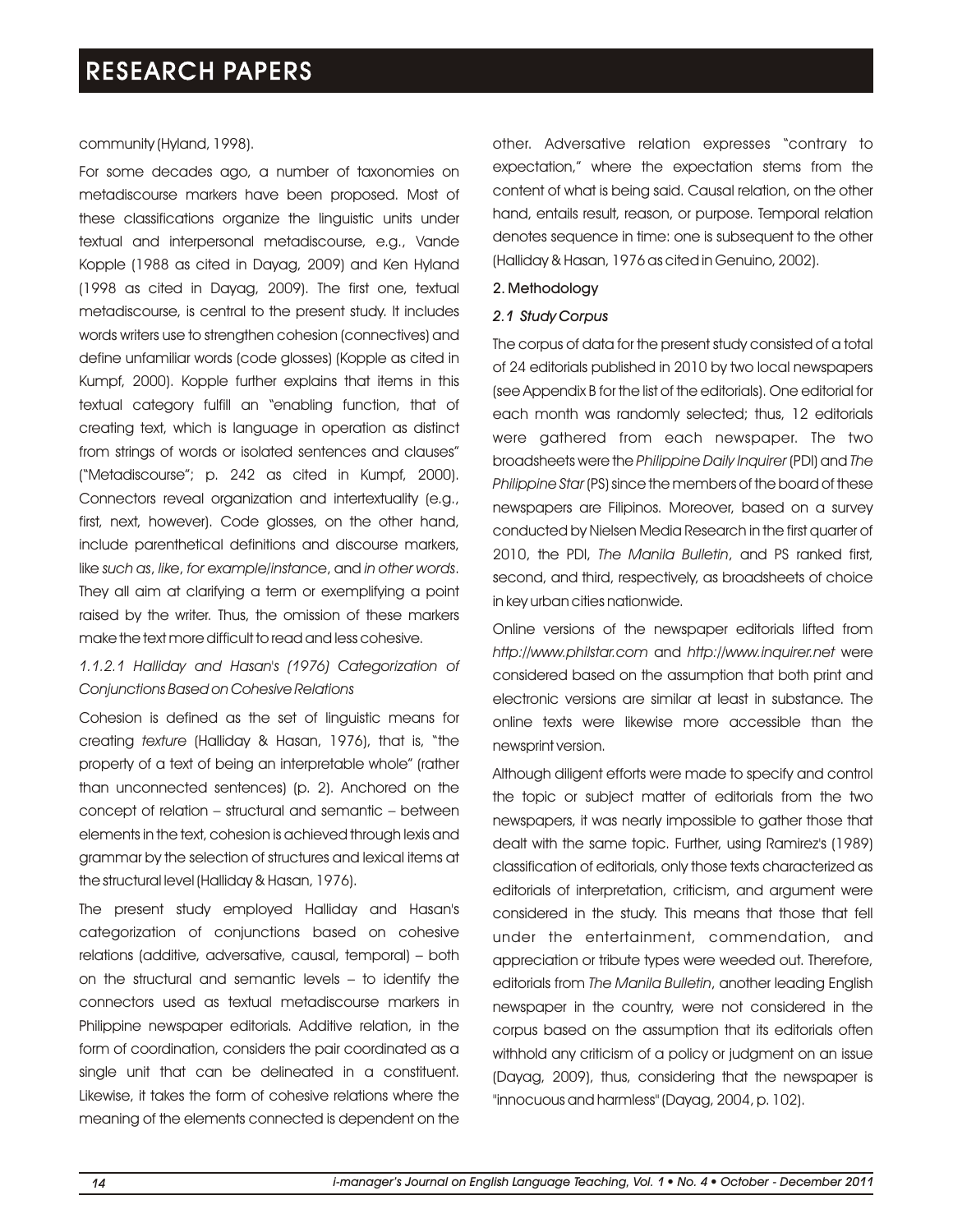### *2.2 Research Procedure*

The study made a systematic analysis of the discourse structure and textual metadiscourse in Philippine newspaper editorials published in the *Philippine Daily Inquirer* and *The Philippine Star* in 2010. The analysis was quantitative; however, the qualitative aspect was also covered in all parts of the analysis.

Two levels of qualitative analysis were utilized in the study: macro-analysis and micro-analysis. The former was used to code the data in terms of discourse structure. The categories of blocks, moves, and steps adopted from Ho were used. The texts were divided into stages or blocks using transition signals as guides. Then, the sentences in each block that had move and step occurrences were simply counted, tallied, and tabulated.

The micro-analysis, on the other hand, involved the coding of textual metadiscourse strategies: connectors and code glosses.

The editorials were reformatted in Microsoft Word version. The analysis was carried out manually to ensure its validity. And since the discourse structure and the appearance of textual metadiscourse markers are varied and multifunctional, a context-sensitive analysis had to be carried out before finalizing the classifications. Two independent coders were asked to code one-third of the total number of editorials in terms of their discourse structure and textual metadiscourse features. Frequency and percentage counts were employed to analyze the data gathered.

#### 3. Results

Data in the following tables show the discourse features characterizing the structure of Philippine newspaper editorials. Table 1 presents the frequency and percentage distributions of the moves used in Philippine newspaper

| Move                                                                                                                                                      | Frequency | $\%$  |  |
|-----------------------------------------------------------------------------------------------------------------------------------------------------------|-----------|-------|--|
| Two-move pattern (i.e., Orientation Block:<br>Orientation/Focusing; Exposition Block:<br>Inquiry/Response; Summation Block:<br>Rounding off/Final Stance) | 20        | 83.33 |  |
| Non-Two-move pattern                                                                                                                                      | 4         | 16.67 |  |
| Total                                                                                                                                                     | 24        | חחו   |  |
|                                                                                                                                                           |           |       |  |

Table 1. Moves used in Philippine newspaper editorials

#### editorials.

The data in Table 1 show that out of the 24 Philippine newspaper editorials under study, 20 or 83.33% followed the two-move pattern in each block. Only four editorials did not apply the two-move pattern.

Table 2 shows the frequency and percentage distributions of the steps used in the orientation block.

Both general statement and elaboration were the most common steps used in the orientation block, which got the frequency of 15 or 36.59%; followed by the steps situation, 6 or 14.63%; and problem statement, 5 or 12.19%.

The following extracts show the use of general statement and elaboration as steps in the orientation block:

### *PDI Extracts*

#### *General Statement*

The presidential bid of Joseph Estrada can be summarized in three words: it is about I, Me, and Myself.

#### *Elaboration*

He is the male counterpart of the faded silent movie-era star Nora Desmond in Billy Wilder's classic film, "Sunset Boulevard." It tells of a failed screen writer who gravitates to Desmond, who dreams of making a cinematic comeback. In the end she kills the screenwriter in a jealous fit, and ends up losing all touch with reality, thinking that the news crews covering the murder are a film crew that has begun filming her comeback role.

#### *PS Extracts*

#### *General Statement*

The Aquino administration came to power on the wings of public hopes that it would deliver on its promise to fight corruption.

| Steps                      | Frequency | %     |
|----------------------------|-----------|-------|
| General Statement          | 15        | 36.59 |
| Elaboration                | 15        | 36.59 |
| Situation                  | 6         | 14.63 |
| Problem (Statement)        | 5         | 12.19 |
| Definition                 | Ω         | 0.00  |
| Exemplification            | U         | 0.00  |
| Elaboration                | Ω         | 0.00  |
| Problem (Question-Raising) | Ω         | 0.00  |
| Justification              | Ω         | 0.00  |
| Total                      | 41        | 100   |

Table 2 . Steps used in the orientation block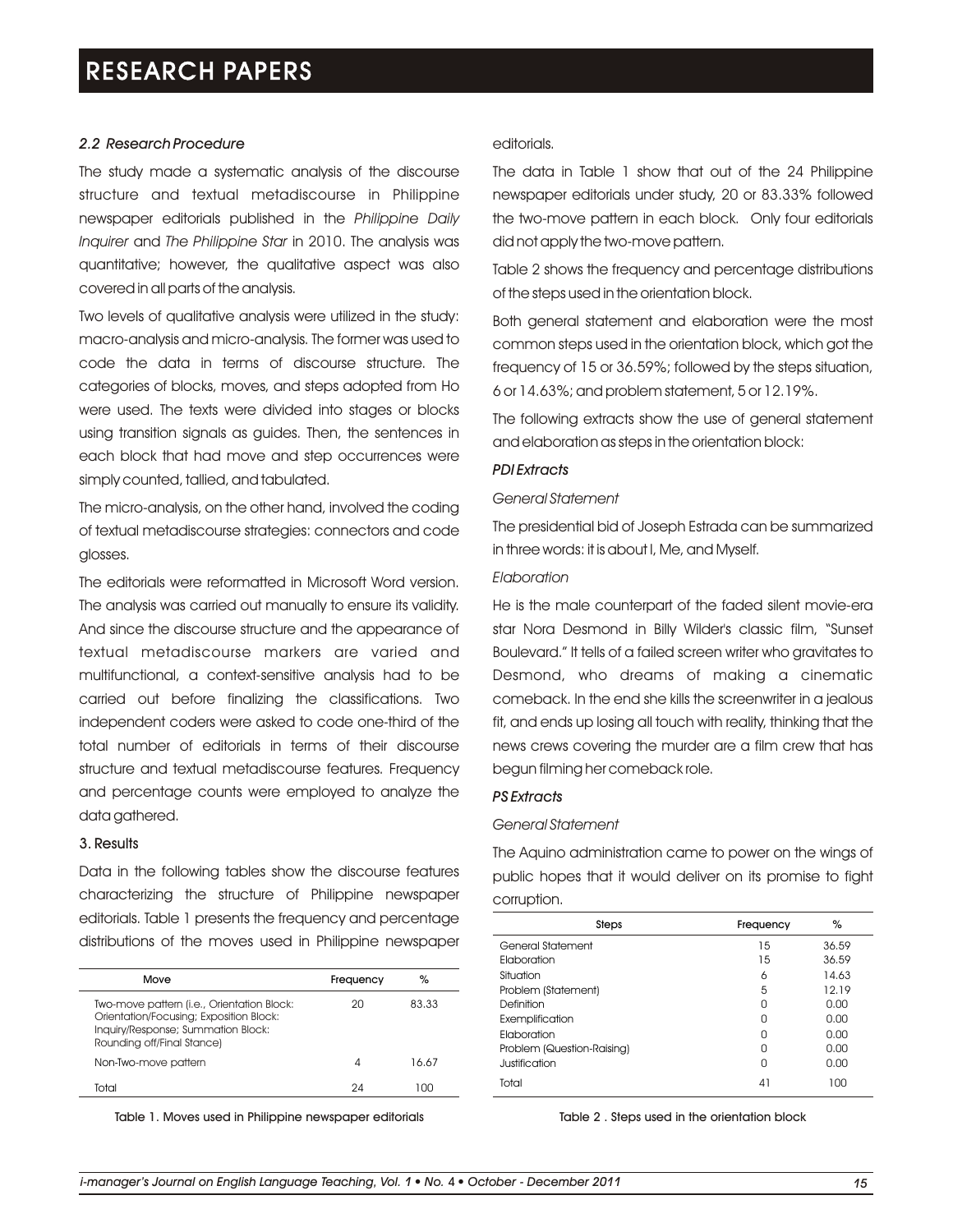#### *Elaboration*

Kung walang corrupt, walang mahirap, candidate Benigno Aquino III trumpeted, and millions of voters agreed with him, giving him a decisive victory.

Table 3 shows that among the steps used in the exposition block, specific statement was the most commonly employed with a frequency count of 33 or 27.05%; followed by elaboration, 27 or 22.13%; situation, 24 or 19.67%; problem statement, 19 or 15.57 %; justification, 10 or 8.20%; solution, 5 or 4.10%; and exemplification, 4 or 3.28%.

The use of specific statements supported by facts and examples (i.e., elaboration, situation, justification, solution, and exemplification) are seen in these extracts:

#### *PDI Extracts*

#### *Specific Statement*

ASEAN risks losing its credibility and imperiling its members' attempts at democratization and liberalization by letting Burma continue with its depredations.

### *Justification*

Its largely soft approach on Burma has not been effective and it should be quickly discontinued, especially since it would strike a discordant note to the charter the members signed in Singapore which seeks to bring regional economic integration to a higher level, similar to the European Union's, but also with the promise of political reforms. The charter commits ASEAN members, including Burma, "to strengthen democracy, enhance good governance and the rule of law and to promote human rights and fundamental freedom."

#### *Solution*

| Steps                      | Frequency | %     |
|----------------------------|-----------|-------|
| Specific Statement         | 33        | 27.05 |
| Elaboration                | 27        | 22.13 |
| Situation                  | 24        | 19.67 |
| Problem (Statement)        | 19        | 15.57 |
| Justification              | 10        | 8.20  |
| Solution                   | 5         | 4.10  |
| Exemplification            | 4         | 3.28  |
| Evaluation                 | N         | 0.00  |
| Problem (Question-Raising) | U         | 0.00  |
| Total                      | 122       | 100   |

Table 3. Steps used in the exposition block

of Burma's military junta and its refusal to play by the rules and introduce measures to democratize the country.

#### *Elaboration*

It has the gall to call for an election without releasing Aung San Suu Kyi so she can organize the opposition. Burma wants to have its cake and eat it, too. Rangoon has practically shut itself from all the world's pleadings: its military dictatorship is committed to perpetuating itself in the new century with the assurance of a cold-blooded killer.

### *Specific Statement*

Reducing the number of buses in the metropolis should not be overdone.

#### *Justification*

The Land Transportation Franchising and Regulatory Board (LTFRB), for example, is pushing for a new regulation to keep provincial buses off Edsa, in violation of the buses' franchises. Especially since provincial buses ferry passengers and goods, they ensure the continued flow of commerce and development from the provinces to the metropolis and back.

#### *Solution*

How traffic control can run out of control can be seen in Manila

#### *Elaboration*

Where Mayor Alfredo Lim has banned provincial buses from entering the city since April 1, in violation of the buses' franchises. Gravely inconvenienced are the daily commuters from the provinces who work in offices or study in schools in Manila.

#### *Specific Statement*

The ban is obviously politically motivated:

#### *Justification*

Lim does not want the provincial buses to park at the Park and Ride on Lawton, which had been built by his predecessor and political foe. The complex has become a white elephant, a waste of taxpayer's money, as a result. During the election last summer, to appease irate commuters, Lim promised to further waste taxpayer's money by putting up a public bus terminal at the old Manila ice plant site at the foot of Quezon Bridge. The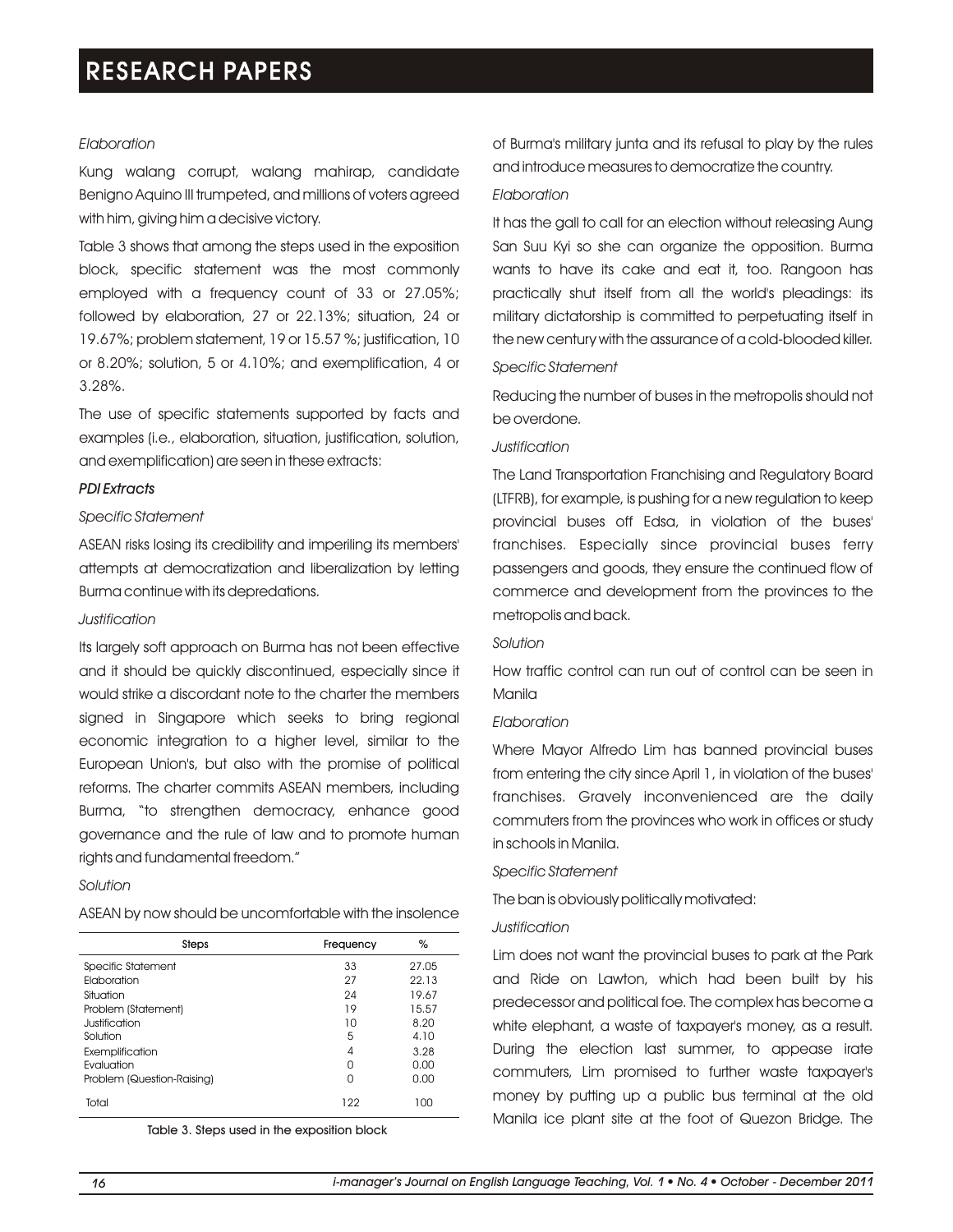pledge indicated that it was wrong in the first place to ban provincial buses from the Park and Ride, but Mayor Lim would not admit that. In the meantime, he complains that Manila's income has dipped. Why? Of course, because he has banned people from the provinces from entering his city and, in effect, from shopping and doing business there!

# *PS Extracts*

### *Specific Statement*

The proposal is laudable  $-$  if it can be backed by the necessary resources for effective implementation.

#### *Elaboration*

Additional years in primary and secondary schools will require more teachers, classrooms, and all the other facilities and equipment for education. As it is, the government's teaching pool is already stretched thin, especially in schools that have been forced to hold classes in three shifts to accommodate the booming student population. More textbooks – free of factual and grammatical errors – must be produced.

#### *Specific Statement*

In this country, a cop dismissed from the service for extortion can continue wearing his uniform and keep two weapons, one of them an assault rifle.

# *Justification*

Little wonder then that many dismissed cops have been implicated in carjacking, kidnapping and bank robbery, sometimes serving as gang leaders themselves.

#### *Situation*

In Mendoza's case, his Manila Police District uniform and rifle helped him persuade the driver of the ill-fated tourist bus that he needed to hitch a ride to the Quirino Grandstand.

#### *Specific Statement*

Even if Mendoza's case was on appeal, he should have been immediately disarmed after the order for his dismissal was issued by the Office of the Ombudsman.

# *Elaboration*

A dismissed officer can be allowed to wield guns again only if the order is reversed. If the appeal is rejected and the order becomes final, an officer dismissed for dishonorable causes must never be authorized to own a gun again.

Table 4 shows that in the summation block, the only steps present were conclusion with 20 or 51.28%; followed by evaluation, 15 or 38.46%; and solution, 4 or 10.26%. The following extracts show the evaluation and conclusion steps:

### *PDI Extracts*

#### *Evaluation*

As it is, the legal community has braced itself to make its opinion heard, joined in by civic groups disturbed by the implications of the decision. Since the justices do not make rulings in a vacuum, they have to weigh the implications for the dignity and effectiveness of a court that, quite legitimately, could be embroiled in an investigation into its decision, on the way to the only legal avenue the public has for the redress of grievances against justices – impeachment.

# *Conclusion*

There is a reason the highly political method of impeachment is provided for: No one is above the law – including members of the Supreme Court.

# *PS Extracts*

# *Evaluation*

With President Arroyo herself under fire last year for her frequent travels despite the recession threat, there was no political will to stop lower-ranking government officials from indulging their penchant, at taxpayers' expense, for globetrotting. The failure to curb the travel bug of certain public officials has encouraged others to do the same. Congressmen themselves are among the biggest travelers.

#### *Conclusion*

In the absence leadership by example, taxpayers are

| Steps             | Frequency | %     |
|-------------------|-----------|-------|
| Conclusion        | 20        | 51.28 |
| Evaluation        | 15        | 38.46 |
| Solution          | 4         | 10.26 |
| Elaboration       | 0         | 0.00  |
| General Statement | U         | 0.00  |
| Metastatement     | 0         | 0.00  |
| Total             | 39        | 100   |

Table 4. Steps used in the summation block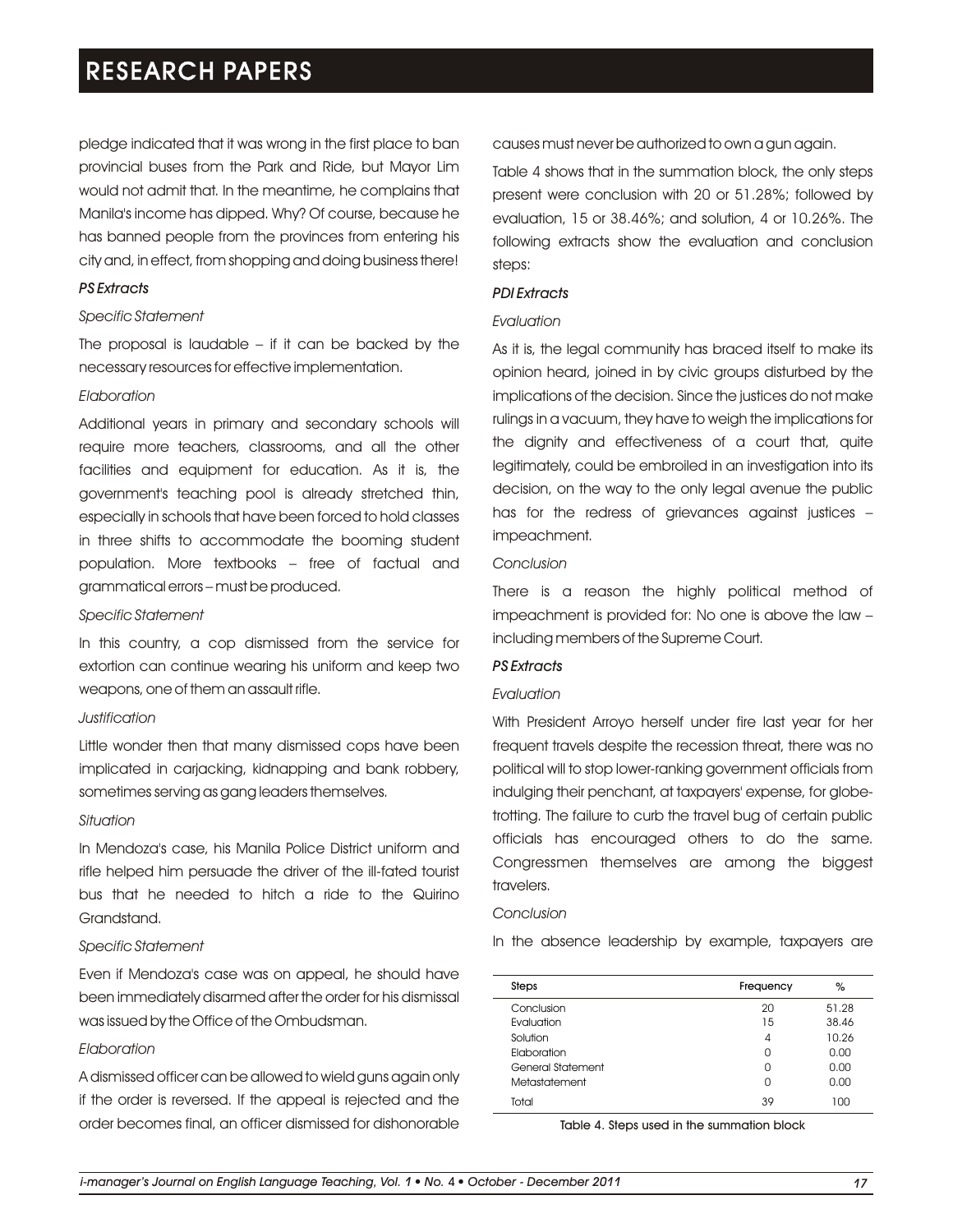bound to see more public funds going to officials' foreign travel expenses.

Tables 5 and 6 present the findings of the study with regard to the use of textual metadiscourse strategies in Philippine newspaper editorials. These strategies are connectors and code glosses.

Table 5 shows the types of connectors used in the genre examined, i.e., Philippine newspaper editorials. Likewise, it summarizes the frequency of occurrences of these connectors in the texts.

Data show that among the additives, "and" was the most frequently used, accounting for 86.59% of the sum of additive connectors in the editorials. The connector "or" followed with 19 or 7.72%. "Also" and "as well as" comprised 2.85% and 2.44%, respectively, of the total number of additives in the texts. "Moreover" appeared once in the corpus, comprising only 0.41% of the total.

Of the nine adversative connectors identified in the

| <b>Types of Connectors</b> |                |               | <b>TOTAL %</b> |
|----------------------------|----------------|---------------|----------------|
|                            | Frequency      | $\frac{9}{4}$ |                |
| Additive                   |                |               |                |
| and                        | 213            | 86.59         | 57.72          |
| <b>or</b>                  | 19             | 7.72          | 5.15           |
| also                       | $\overline{7}$ | 2.85          | 1.90           |
| as well as                 | 6              | 2.44          | 1.63           |
| moreover                   | 1              | 0.41          | 0.27           |
| Total                      | 246            |               | 66.67          |
| Adversative                |                |               |                |
| but                        | 53             | 63.10         | 14.36          |
| vet                        | $\overline{7}$ | 8.33          | 1.90           |
| even if                    | 6              | 7.14          | 1.63           |
| despite                    | 4              | 4.76          | 1.08           |
| still                      | 4              | 4.76          | 1.08           |
| while                      | 4              | 4.76          | 1.08           |
| on the other hand          | 3              | 3.57          | 0.81           |
| although                   | $\overline{2}$ | 2.38          | 0.54           |
| on the contrary            | 1              | 1.19          | 0.27           |
| Total                      | 84             |               | 22.76          |
| Causal                     |                |               |                |
| because                    | 19             | 48.72         | 5.15           |
| thus                       | 6              | 15.38         | 1.63           |
| SO                         | 4              | 10.26         | 1.08           |
| since                      | 3              | 7.69          | 0.81           |
| therefore                  | $\overline{2}$ | 5.13          | 0.54           |
| due to                     | $\overline{2}$ | 5.13          | 0.54           |
| so that                    | 1              | 2.56          | 0.27           |
| in oder to                 | 1              | 2.56          | 0.27           |
| as a result                | 1              | 2.56          | 0.27           |
| Total                      | 39             |               | 10.57          |
| <b>GRAND TOTAL</b>         | 369            |               | 100.00         |

Table 5. Types of connectors used in Philippine newspaper editorials

editorials, "but" was the most commonly used, comprising 63.10% of the total. The other types of adversative connectors appeared minimally in the texts. For instance, "despite," "still," and "while" occurred four times, constituting only 4.76%, respectively, of the sum of adversative connectors. The connector "on the contrary" was used once, accounting for only 1.19% of the total.

Causal connectors were also employed in the editorials. Among them, the connector "because" got the highest frequency, comprising 48.72% of the sum. "Thus" and "so" followed with 15.38% and 10.26%, respectively. Some connectors very minimally occurred in the texts; "so that," "in order to," and "as a result" appeared only once in the editorials, accounting for only 2.56%, respectively, of the total number of causal connectors.

To summarize, of all the 24 editorials examined, additive connectors were the most commonly used, constituting more than half (66.67%) of the total number of connectors identified in the texts. Adversative connectors were the next frequently employed, accounting for 22.76% of the total. Causatives followed, comprising 10.57 of the total. No temporal connectors were identified in the 24 editorials.

The use of connectors can be explained in terms of its structural and semantic aspects. In the structural view, connectors used as cohesive devices occurred within the sentence connecting words, clauses, and any other elements. Others appeared between sentences and/or paragraphs. Semantically, on the other hand, connectors were employed to establish either structural, i.e., as coordinators, or cohesive relations in the texts. As elucidated by Halliday and Hasan (1976), there is a difference between structural relations that hold within sentences and cohesive relations that hold between sentences; hence, the hold within sentences is usually coordination rather than cohesion. For example, the extracts below show that and appears in the medial position of sentences to denote logical relation between the elements in the sentence.

#### *PDI Extract*

The same lust for gambling, drinking, and womanizing that led Estrada to bungle the presidency is making him run regardless of how his nostalgia for lost power promises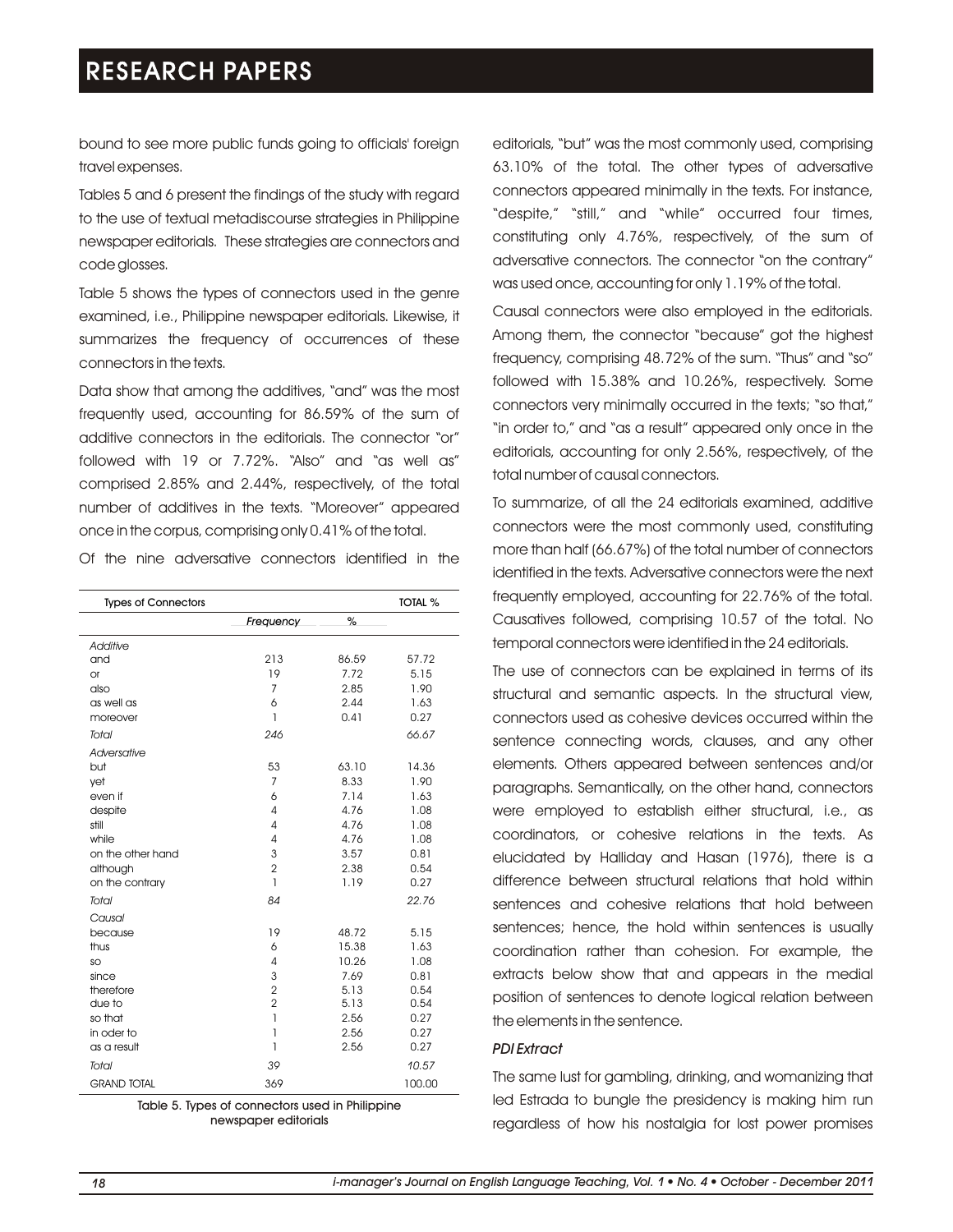nothing but a return to failure.

# *PS Extract*

With Congress in recess and with just three months left in the Arroyo administration, the new Cabinet officials have temporary appointments and don't need confirmation by the Commission on Appointments  $-$  something that is allowed under the constitution.

In the following examples, on the other hand, and behaves in a different way to signal logical relation between a preceding idea and another one:

#### *PDI Extract*

It has been pointed out by some observers that ours is a messianic culture. We look for messiahs. And even in politics, there is a kind of contest to be perceived as the most capable messiah among those who promise to usher our parched land into a new era and turn it into a land of milk and honey.

# *PS Extract*

It would return the proposal back to square one, prolonging the 14 years already spent in deliberations by different sets of lawmakers. And it would further reinforce the image of the Arroyo administration, whose allies control the House, as a champion of opaqueness in governance.

But, as an adversative connector, usually appears in the initial position of sentences to indicate the transition from a preceding idea to one that denotes a contrary idea as exemplified in the following extracts:

# *PDI Extract*

The Palace, for its part, had tried to limit Estrada's freedom of political action by holding over his head a condition in his pardon that stated he would give up political aspirations. But when the deadline for the filing of candidacies for 2010 approached, the Palace itself announced it had no intention of blocking his comeback plans.

# *PS Extract*

In the age of globalization, foreign trips for certain public officials may be unavoidable and may reap long-term dividends for the Philippines. But in many cases, trips have been undertaken for frivolous reasons.

The causal connector because behaves in a different way

since it usually appears in the medial position of sentences to indicate an idea that explains a reason or cause as evidenced by these extracts:

#### *PDI Extract*

It is no wonder that they have found common purpose in attacking Edsa Dos because the former provoked it, and the latter betrayed it.

### *PS Extract*

Among emerging powers Brazil, Russia, India and China, only Brazil registered a marked improvement, rising 12 notches to 58th place because of new legislation promoting press freedom.

Another aspect of textual metadiscourse examined in the study was the use of code glosses. These code glosses explain, rephrase, expand, or exemplify the propositional content. In the study corpus, these metadiscourse categories were realized through the use of parenthetical definitions and specific discourse markers that include like, such as, otherwise known as, for example/instance, and in other words. These features helped clarify a term or exemplify a point raised by the writer.

Data in Table 6 present the frequency of occurrences of the six types of code glosses identified in the corpus. Among the code glosses, 37 or 72.55% were classified as parenthetical definitions. The exemplifier "like" accounted for 6 or 11.75% instances, "for example/instance" (4 or 7.84%), and "such as" (2 or 3.92%). The reformulation expressions "in other words" and "otherwise known as" constituted 1 or 1.96%, respectively, of the total number of code glosses.

The following are extracts exemplifying parenthetical definitions as a type of code gloss:

#### *PDI Extract*

Yet throughout, whoever of our many candidates the exposés meant to pin down as false prophets-for all the official hand-washing of responsibility and accountability in the manner of Pontius Pilate-faith, like hope, springs eternal in the Filipino voters' hearts and minds.

# *PS Extract*

No doubt all the new appointment papers will be released by Mala-cañang, bearing the proper dates - before the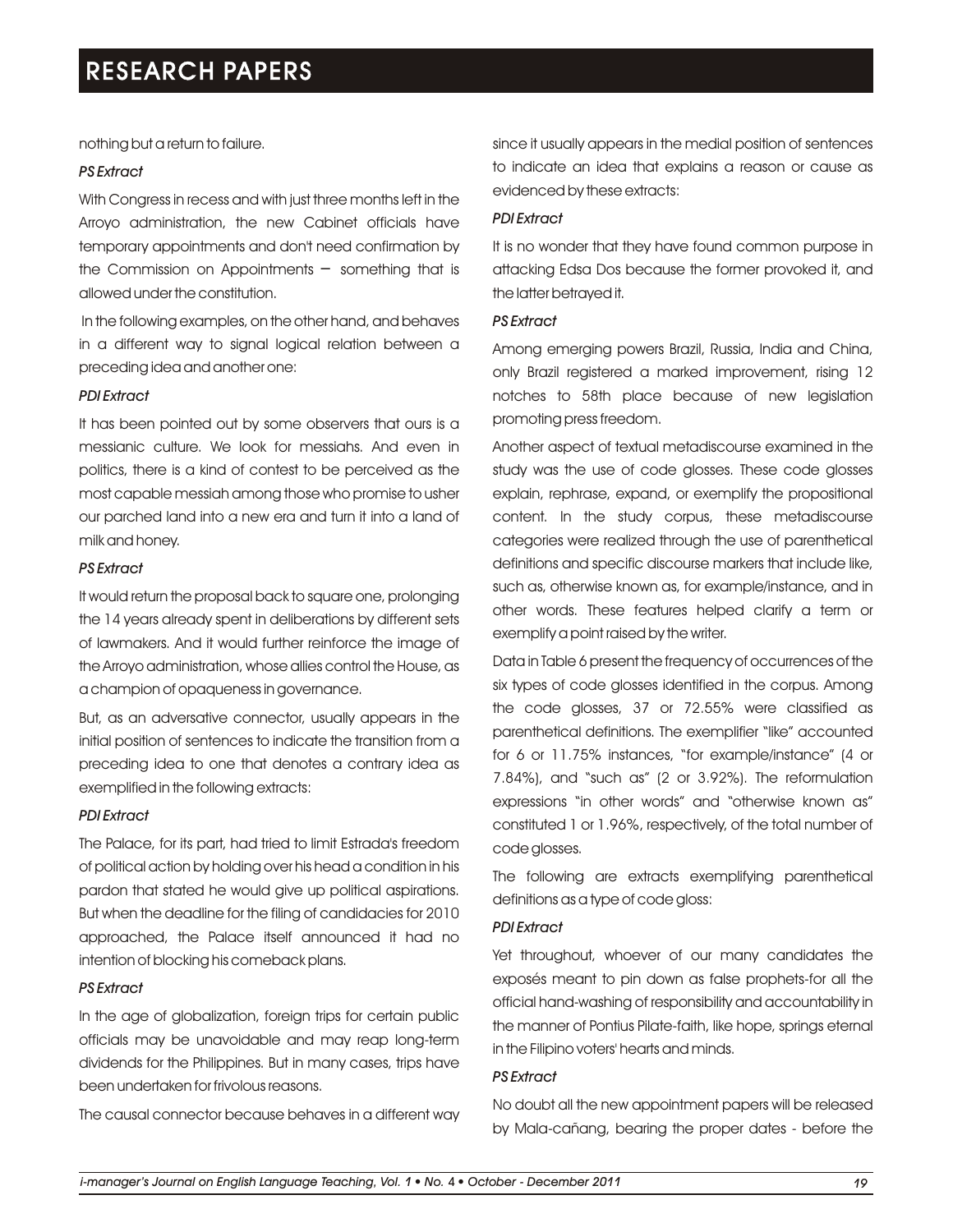start of the constitutional ban on March 10 - even if those replaced continued to perform for the next two weeks the functions of their positions.

The PDI-published editorial in April 2010 from which the above extract was lifted was a commentary about the Feast of Resurrection and the resumption of political campaigns, comparing politics with the country's messianic culture. The parenthetical definition in the PDI extract clarifies the allusion of false prophets. In the same manner, the PS extract of a parenthetical definition makes clear the idea about the deadline for the Commission on Appointments to release new appointment papers.

Table 6 shows that like as an exemplifier ranked second among the six types of code glosses examined in the corpus. In the following extracts from the PDI, the key terms "so strict in the case of party lists" and "filed a similar measure" are clarified by the use of like.

# *PDI Extract (1)*

The Comelec, so strict in the case of party lists like Ang Ladlad and presidential candidates such as Nicanor Perlas, lapsed into uncritical promiscuity in the case of Estrada.

# *PDI Extract (2)*

In 2000, then Senate President Franklin Drilon and Sen. Aquilino Pimentel Jr. filed a similar measure but like the 1991 measure, it was not passed, either.

For example/instance, another type of code gloss, was used in the texts. Usually placed in the initial position of statements, it is a strategy used to make a clear point in an editorial as shown in the following PDI extract:

# *PDI Extract*

For example, there's a need to lift the exemption of public utility buses (PUBs) from the traffic coding scheme to further reduce the number of vehicles on Edsa and other major

| Code Glosses              | Frequency     | %      |
|---------------------------|---------------|--------|
| parenthetical definitions | 37            | 72.55  |
| like                      | 6             | 11.76  |
| for example/instance      | 4             | 7.84   |
| such as                   | $\mathcal{P}$ | 3.92   |
| in other words            |               | 1.96   |
| otherwise known as        |               | 1.96   |
| Total                     | 51            | 100.00 |

Table 6. Code glosses employed in Philippine newspaper editorials

# thoroughfares.

The code glosses in other words and otherwise known as were minimally used in the corpus. They function to elaborate on a previous proposition as shown in these PDI extracts:

# *PDI Extract (1)*

In other words, now is most definitely not the time to advance Charter change. In 2005, partly as a defensive measure after the Hello Garci scandal, Arroyo used her State of the Nation Address to signal the start of the "great debate" on Charter change. It would be an outright insult to the electorate if, as a first-term representative, Arroyo is allowed to hijack the legislative agenda, and restart the debate.

# *PDI Extract (2)*

Including PUBs in the Unified Vehicular Volume Reduction Program, otherwise known as the color-coding system, can no longer be seen as anti-commuter, given the full operation of the Metro Rail and Light Rail transit loops, as well as the completion this year of the LRT North Extension Project, which should give commuters the fuller benefit of a truly mass transport system.

# Discussion

The general findings from this study reveal the discourse structure and the textual metadiscourse markers used in Philippine newspaper editorials.

The discourse structure of Philippine newspaper editorials follows the two-move pattern in the orientation, exposition, and summation blocks. Based on this result, it can be inferred that these editorials, like any other argumentative essays, are structured in a way that: the orientation block introduces the writer's claim on an issue; the exposition block expands the discussion of this claim; and the summation block provides a summary of the writer's primary point and a recommendation or solution.

With regard to the steps used in the blocks, it can be gleaned that the orientation block frequently employs the general statement and elaboration steps. According to Baker and Brizee (2010), the introduction of an argumentative essay should set the context by reviewing the topic in a general way, thus, explains the use of general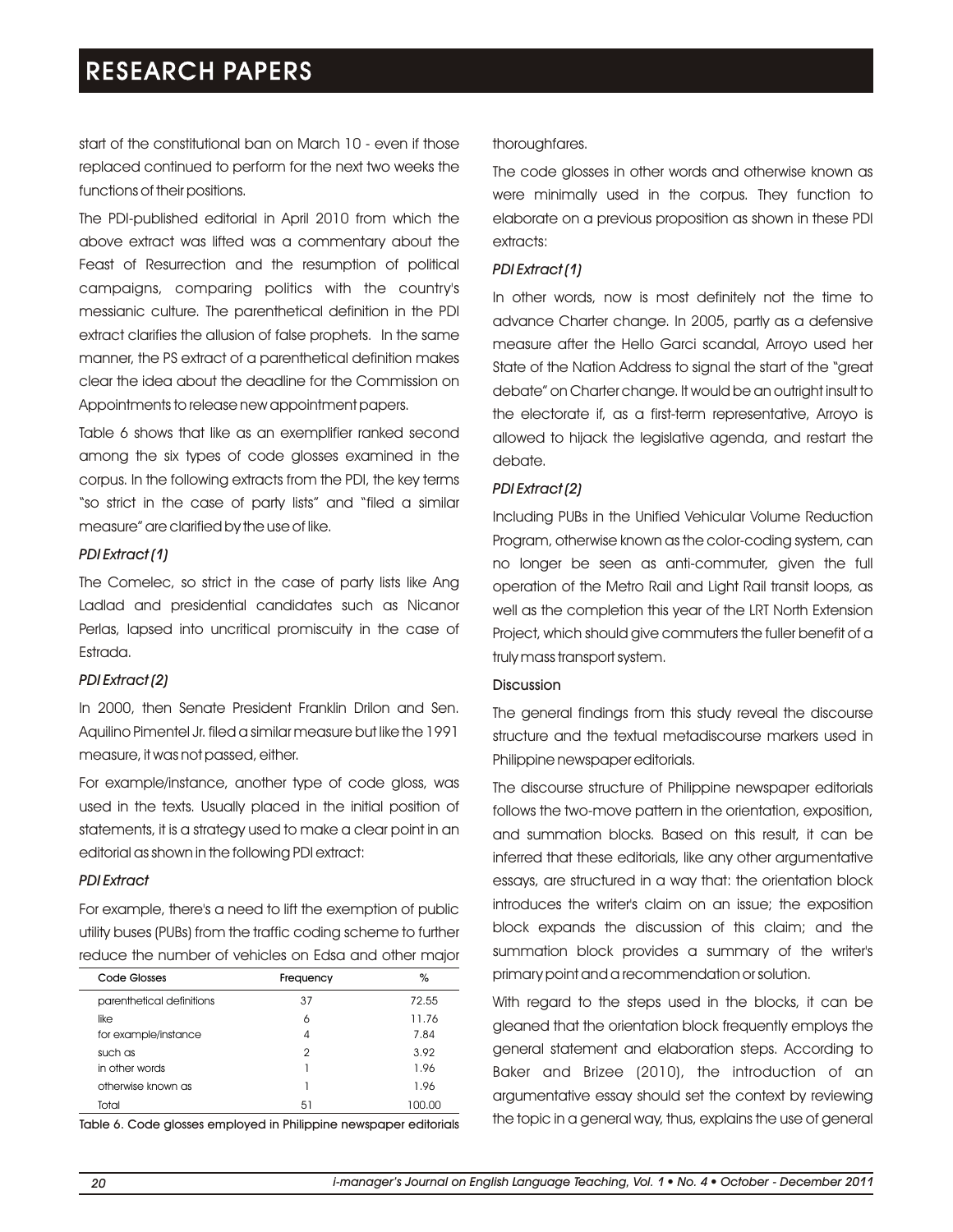statements in the orientation block. The general statement, in fact, may be considered the thesis statement - a general claim about a topic, which can be an opinion, a policy proposal, an evaluation, a cause-and-effect statement, or an interpretation (Brizee & Tardiff, 2011). The editorials under study used general statements to state in general terms the main argument of the text, then followed by an explanation of this statement through the elaboration step.

The editorials' exposition block, in addition, relies more on the use of specific statements; that is, the body section of each editorial mainly performs the function of presenting well-ordered arguments to persuade a reader that the writer's point of view is correct. These arguments are presented through the use of specific statements that are elucidated by facts and examples (i.e., elaboration, situation, justification, solution, and exemplification).

The summation block, on the other hand, commonly uses the conclusion and evaluation steps. According to Brannan (2003), an argumentative essay should end decisively. The concluding paragraph must present the strongest analytical point of the essay by giving a judgment, an opinion, or an evaluation. Thus, the summation blocks of the editorials under study adhere to this assertion.

Regarding the use of connectors, Philippine newspaper editorials are built more on the additive relation. This high frequency of additive linkers may suggest that Philippine newspaper editorial writers use a progressive or accumulative strategy; that is, they move forward to present their ideas, and add evidence to their claims. This rhetorical feature may have been influenced by sociohistorical forces (Thatcher, 2000); that is, in the Philippine context, the use of such "elaborate" rhetoric can perhaps be attributed to the influence of the Spanish colonizers. On the other hand, the use of adversative linkers, second in rank among the connectors employed in the genre examined, suggests that the rhetorical pattern of Philippine English in terms of stating views or opinions, comments, and analyses aims to present two contrasting sides; hence, in Halliday and Hasan's (1976) framework, adversative relations mean contrast or contrary to expectations.

In addition, it is interesting to note that Philippine newspaper

editorials prefer the use of simple connectors, such as the additive and, or, and also, adversative but and yet, and causal because and so. This linguistic economy suggests that these editorials conform to the journalistic principles of conciseness or brevity.

Another textual metadiscourse feature examined in the corpus is the use of code glosses. Editorialists seem to use more parenthetical definitions to provide adequate clarifications and exemplifications in the proposition or content. Further, the use of different code glosses to explain, rephrase, expand, or exemplify information tends to validate the elaborate and change-oriented ((Mohamed & Omer, 2000) rhetorical pattern of Philippine English as an Outer-Circle-English variety.

#### Conclusion

Based on the abovementioned findings, it can be inferred that Ho's model of a possible discourse structure for a general paper essay applies to Philippine newspaper editorials, and the textual metadiscourse resources used in the corpus are supplemental and essential. Discourse structure and textual metadiscourse, as appropriate linguistic resources, influence the way an editorial writer argues and engages with his readers; that is, a writer presents himself, negotiate an argument, and evaluate his readers' need for elaboration and involvement, thereby, guaranteeing that he provides sufficient cues to secure understanding and acceptance of a proposition.

Pedagogical implications arise from this study. First, raising the consciousness about the argumentation structure of newspaper editorials can contribute toward the improvement of the academic-writing skills of L2 learners. Even though L2 learners seldom compose editorials, it is still essential to study editorials since they reveal global norms of written persuasion, as pointed out by Connor (1996). In addition, findings regarding the discourse structure of editorials can help students analyze how written argumentations are organized or structured (e.g., a general statement or thesis is anchored on the quality and quantity of supporting evidence or specific statements).

Second, editorials, which are authentic or "real texts," can be used to promote a more context-dependent or specific and meaningful L2 pedagogy. Furthermore, the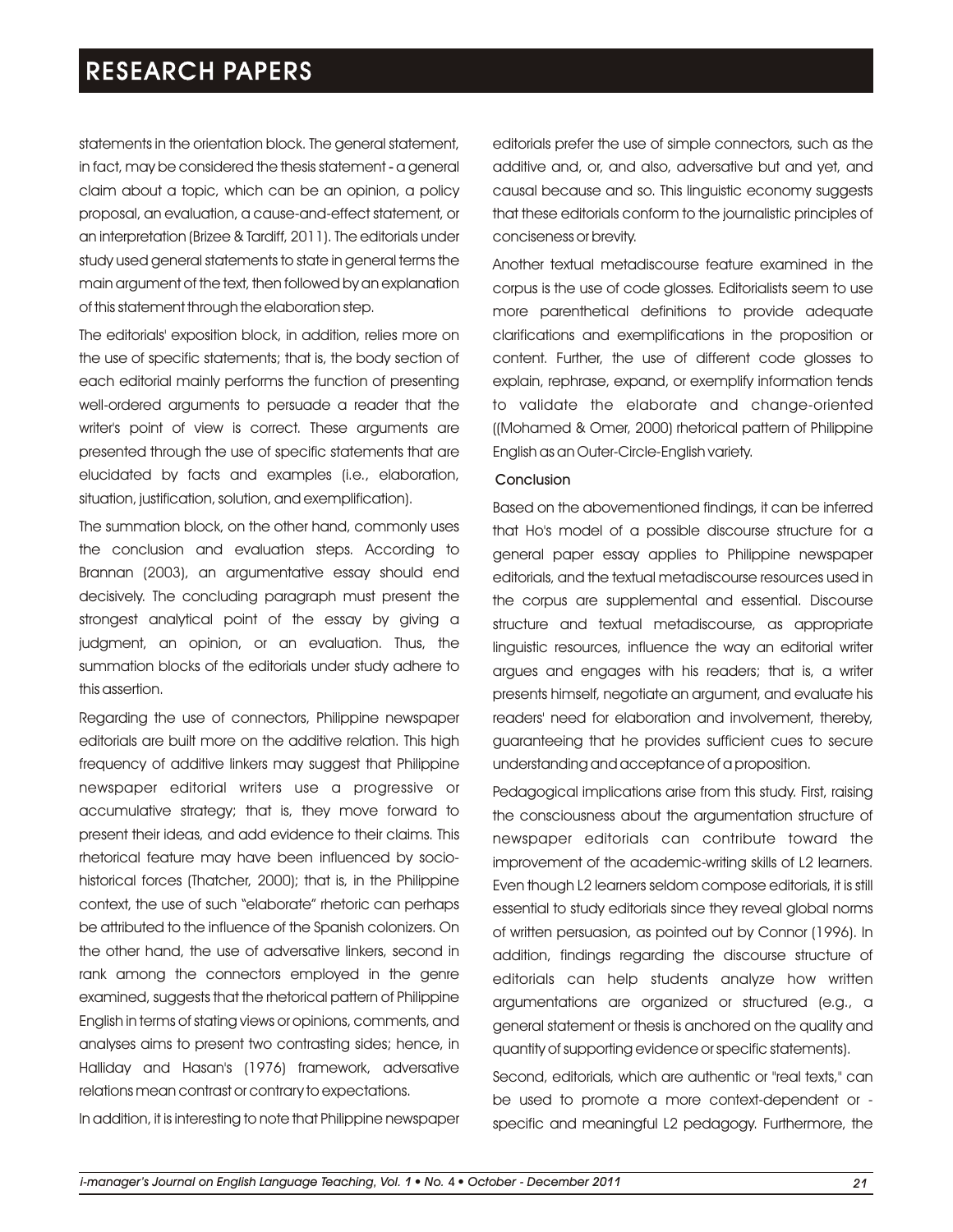use of editorials helps sharpen the critical thinking skills of students because editorials normally present opinions about significant real-life events.

Third, the use of textual connectives and code glosses plays a pragmatic and persuasive role in the transaction between a writer, a reader, and a text. Increasing the awareness about these metadiscourse resources seems crucial in L2 instruction since it can reduce the merely information-exchange view of reading and writing, thus, helping students move beyond from a simple and ideational process to a more complex and context-rich interaction (Dafouz-Milne 2008).

To contribute to the growing number of researches on discourse analysis, further studies with larger samples or corpus (i.e., five broadsheets) can be undertaken to come up with more conclusive results. Using a different framework (e.g., McCarthy's Claim-Counterclaim model), an analysis of the discourse structure of argumentative papers submitted by L2 students can be carried out. Future researches can also cover interpersonal metadiscourse markers (e.g., hedges, certainty markers, attributors, attitude markers, commentaries).

#### References:

[1]. Abdi, R., Rizi, M. T., & Tavakoli, M. (2009). Marking 'manner' metadiscursively: Conceptualizing metadiscourse within the framework of cooperative principle. *Iranian Journal of Language Studies, 3*(2), 143- 152.

[2]. Anker, S. (2005). *Real writing* (3<sup>rd</sup> ed.). Bedford/St. Martin, Boston: MA.

[3]. Baker, J. & Brizee, A. (2010). The argumentative essay. *Purdue Online Writing Lab*. Retrieved from http://owl. english.purdue.edu/owl/resource/685/05/.

[4]. Brannan, B. (2003). *A writer's workshop: Crafting paragraph, building essays*. New York: McGraw Hill.

[5]. Brizee, A. & Tardiff, E. (2011). Tips and examples for writing thesis statements. *Purdue Online Writing Lab*. Retrieved from http://owl.english.purdue.edu/ owl/ resource/545/01/.

[6]. Connor, U. (1996). Contrastive rhetoric. Cross-cultural aspects of second language writing. New York: Cambridge University Press.

[7]. Crismore, A., Markannen, R., & Steffensen, M. (1993). Metadiscourse in persuasive writing. A study of texts written by American and Finnish university students. *Written Communication, 10*(1), 39-71.

[8]. Dafouz-Milne, E. (2008). The pragmatic role of textual and interpersonal metadiscourse markers in the construction and attainment of persuasion: A crosslinguistic study of newspaper discourse. *Journal of Pragmatics, 40*, 95-113.

[9]. Dayag, D. T. (2004). Editorializing in L2: The case of Philippine English. *Asia Pacific Education Review, 5*(1), 100- 109.

[10]. Dayag, D. T. (2009). *Metadiscourse, argumentation, and Asian Englishes*. Manila: UST Publishing House.

[11]. Flower, L. (1990). Introduction: Studying cognition in context. In: Flower, L. et al. (Eds.) *Reading-to-write: Exploring a cognitive and social process*. New York: Oxford University Press,

[12]. Genuino, C. F. (2002). Cohesion: A revelation of cultural practices. *Philippine Journal of Linguistics, 33*(2), 1- 18.

[13]. Halliday, M. A. K. & Hasan, R. (1976). *Cohesion in English*. London: Longman.

[14]. Ho, C. M. L. (2004). Discourse features and strategies in students' argumentative writing at pre-university level. *The ACELT Journal,* 8(1), 3-10.

[15]. Hyland, K. (1998). Persuasion and context: The pragmatics of academic metadiscourse. *Journal of Pragmatics,* 30, 437-455.

[16]. Hyland, K. (2000). *Disciplinary discourses: Social interactions in academic writing*. London: Longman.

[16]. Hyland, K. (2004). Disciplinary interactions: Metadiscourse in L2 postgraduate writing. *Journal of Second Language Writing, 13*, 133-151.

[18]. Kumpf, E. P. (2000). Visual metadiscourse: Designing the considerate text. *Technical Communication Quarterly, 9*(4), 401-424.

[19]. Le, E. (2004). Active participation within written argumentation: Metadiscourse and editorialist's authority.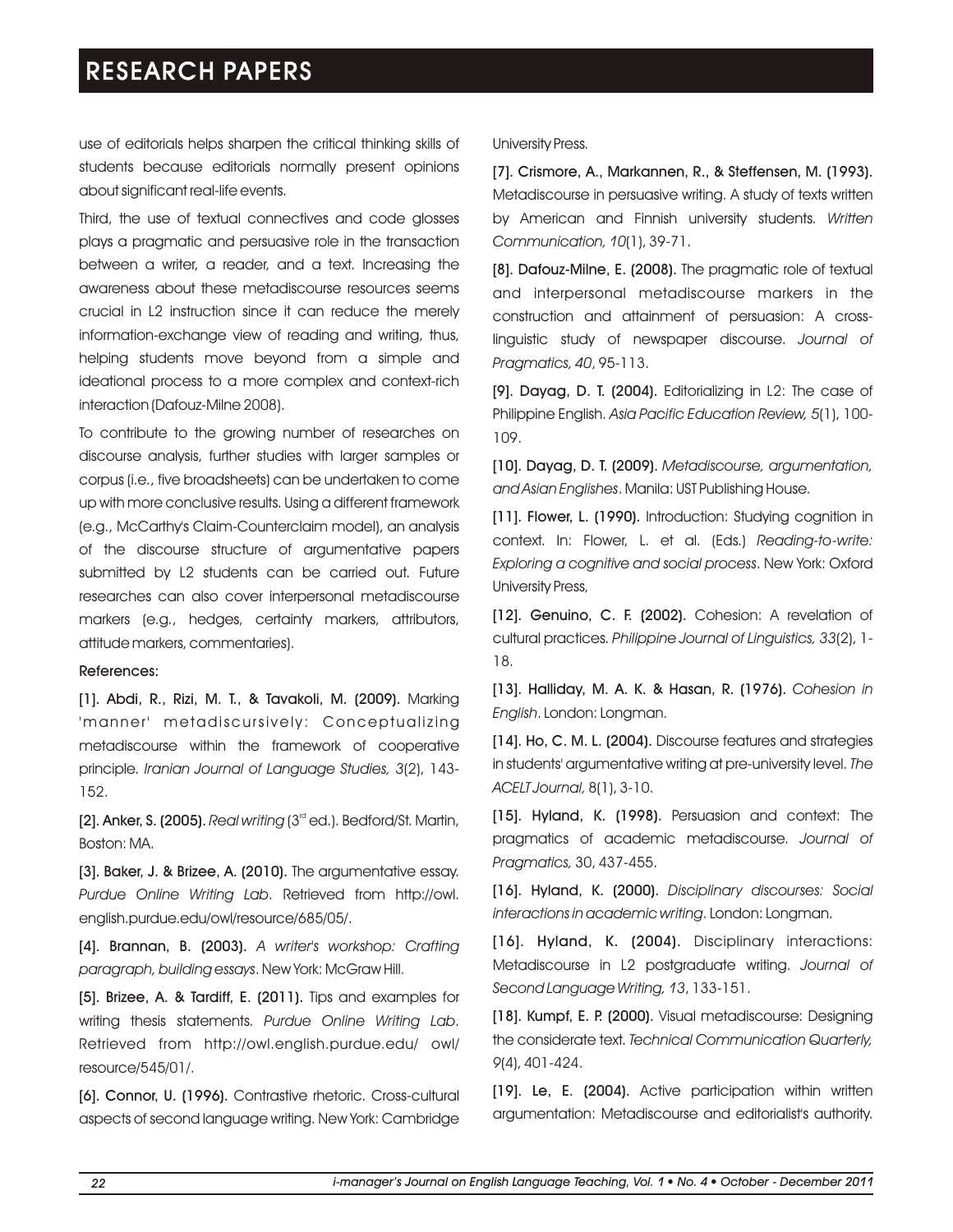### *Journal of Pragmatics, 36*, 687-714.

[20]. Mauranen, A. (1993). *Cultural differences in academic rhetoric*. Peter Lang, Frankfurt am Main.

[21]. Mohamed, A. & Omer, M. (2000). Texture and culture: Cohesion as a marker of rhetorical organization in Arabic and English narrative texts. *RELC Journal, 31*(2), 45-75.

[22]. Ramirez, J. (1989). *Philippine journalism handbook*  (3rd ed.). Manila: National Book Store.

[23]. Searle, J. (1979). *Expression and meaning: Studies in the theory of speech acts*. Cambridge: Cambridge University Press.

[24]. Thatcher, B. (2000). L2 professional writing in a US and South American context. *Journal of Second Language Writing, 9*(1), 41-69.

#### Appendix A

#### *Steps in Ho's Model*

*Conclusion (Con.)*. This step presents an assertion or a statement that is justified or explained by the preceding statement. It may state the consequence of the cause specified in the preceding statement, reiterate ideas earlier expressed, (Reiteration) or summarize main points, events, or situations (Summary).

*Definition (Def.)*. This is a step that explains or interprets the meaning of a concept or term.

*Elaboration (Elab.)*. This step provides details, particulars, and any other elaborations of the preceding statement.

*Evaluation (Eva.)*. This discusses the worth of a statement, its validity, and degree of importance. It makes an evaluative judgment of a given claim or proposition – Evaluation (Qualification of Stand). It also answers the question "How successful was this solution?" Positive evaluation follows the "solution" and speculates on the feasibility or the outcome of the recommended solution. Negative evaluation usually initiates the "problem" component.

*Exemplification (Exem.)*. This illustrates an aspect of the state of affairs or proposition expressed in the form of concrete data, specific examples, or statistics illustrated by the writer to support his arguments.

*General Statement (Gen. Stat.)*. This is a step that states in broad, general terms the state of affairs or a proposition.

*Justification (Just.)*. This step provides reasons in support of a given statement.

*Metastatement (Meta.)*. This helps the reader organize, classify, interpret, evaluate, and react to the material or information about the subject of the text. Metastatement (stating a stand) is where the writer tells the reader explicitly that a stand is being taken.

*Problem (Prob.)*. This step, which is an aspect of a situation, requires a response. It can be realized in the form of a statement – Problem (Statement) or an explicit question – Problem (Question-Raising).

*Reformulation (Reform.)*. This step constitutes a paraphrase or a restatement of the preceding statement.

*Situation (Sit.)*. This presents facts and circumstances that provide background information and/or the setting for a full appreciation of the problem.

*Solution (Sol.)*. This is a step which puts forward recommendations and proposals as to how the "problem" could be solved.

*Specific Statement (Spec. Stat.)*. This step states a specific claim or proposition.

#### Appendix B

# **Corpus**

Philippine Daily Inquirer Editorials from *http://www.inquirer .net*

"The egotist" (January 23, 2010)

"True meaning" (February 21, 2010)

"Judicial impunity" (March 20, 2010)

"Keeping the faith" (April 3, 2010)

"Judicial quarantine" (May 15, 2010)

"'Kuryente'" (June 25, 2010)

"Not the right time" (July 5, 2010)

"Road sanity" (August 7, 2010)

"Bad image" (September 20, 2010)

"Gun control" (October 12, 2010)

"The gall of Burma" (November 3, 2010)

"Shoot first" (December 5, 2010)

The Philippine Star Editorials (from http://www.philstar.com)